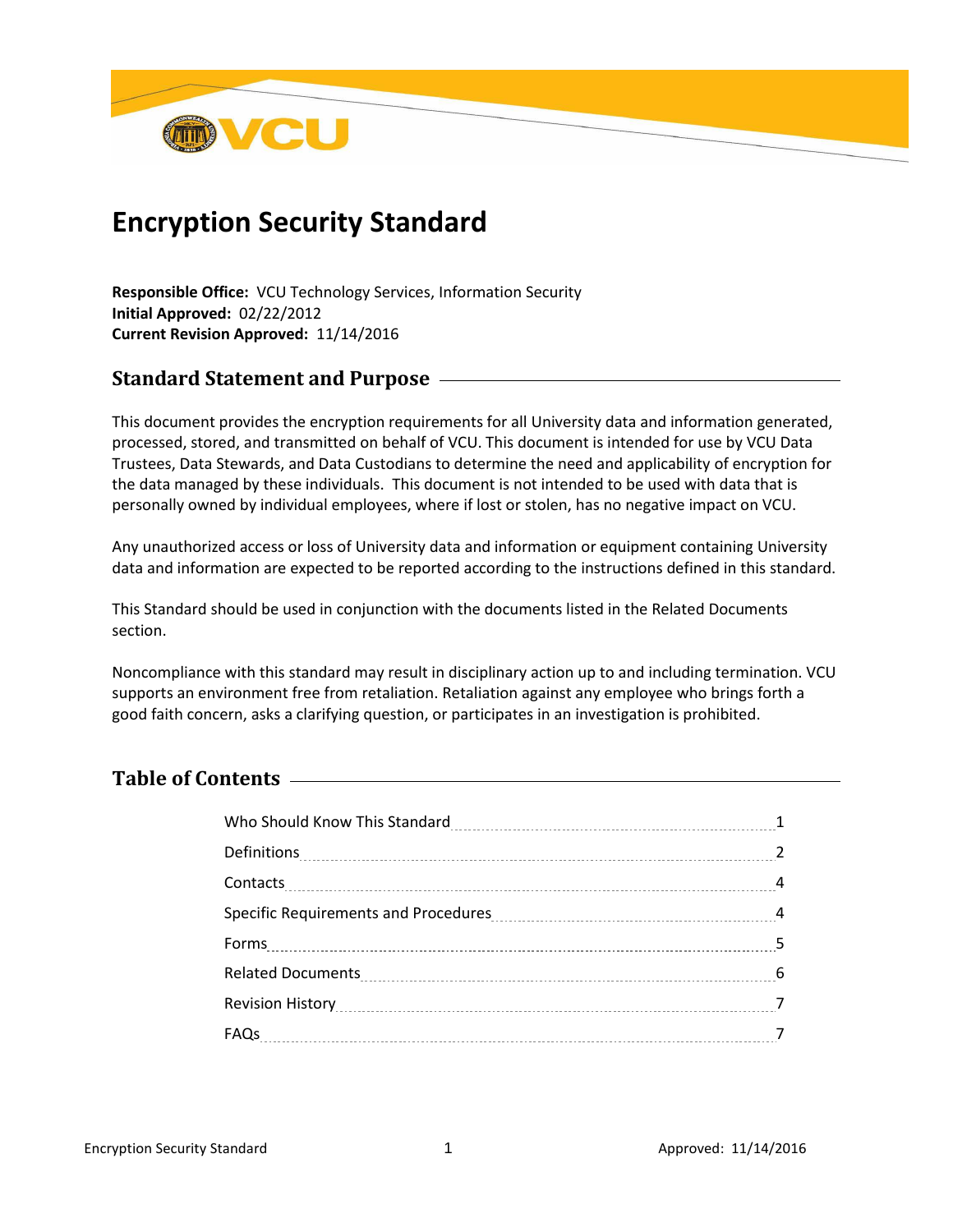## **Who Should Know This Standard**

All individuals who generate, store, process, transmit, or use VCU data are expected to read, understand and agree to the responsibilities defined in this standard and any published revisions of this standard.

## **Definitions**

**Adequate Physical Protection –** Protection of VCU information that meets or exceeds the protections provided by the University Computer Center (UCC). UCC required protections are 24x7 monitoring, security guard on premises, keycard access and auditing of access to location and server room, identification, sign-in and escort of visitors, and video surveillance.

**Business Associate -** A person or entity other than a member of the covered entity's (VCU-ACE) workforce, who performs a function for or assists a covered entity with a function that involves the use or disclosure of individually identifiable health information (sensitive information).

**Category I Information -** Information protected under federal, state or industry regulations and / or other civil statutes, where if lost may require breach notification and cause potential regulatory sanctions, fines and damages to the institution's mission and reputation. More information on data and information classification can be found in the VCU Data Classification Standard.

**Category II Information -** All proprietary information that if improperly released has the potential to cause harm to the institution, its mission or its reputation, but do not require breach notifications, and security or privacy of such data is not regulated or required by law or contract. Such data includes proprietary and properly de-identified research information, business related email or other communication records, financial information, employee performance records, operational documentations, contractual information, intellectual property, internal memorandums, salary information, and all other information releasable in accordance with the *Virginia Freedom of Information Act [\(Code of Virginia 2.2-3700\)](http://leg1.state.va.us/cgi-bin/legp504.exe?000+cod+2.2-3700)*. More information on data and information classification can be found in the VCU Data Classification Standard.

**Centrally Managed Network Storage Devices** – Redundant electronic storage devices that are not native or directly connected to an individual's desktop, laptop, or other computing device. The network storage device is physically hosted and managed in data center(s) which has appropriate physical access protection, monitoring, and access management controls. Locally hosted servers and storage devices, regardless of its networking capability or redundancy, will not be considered as a centrally managed network storage device.

#### **CFR Title 21 Part 11 (FDA) covered Information**

Data or information that are received from the U.S. Food and Drug Administration (FDA), usually through sponsored research projects or protocols are covered under this regulation.

**Contracted Site -** There is no formal State definition of a "Contracted Site". In the absence of a State standard definition this standard includes any contracted site having a written agreement with the University to perform a scope-of-work.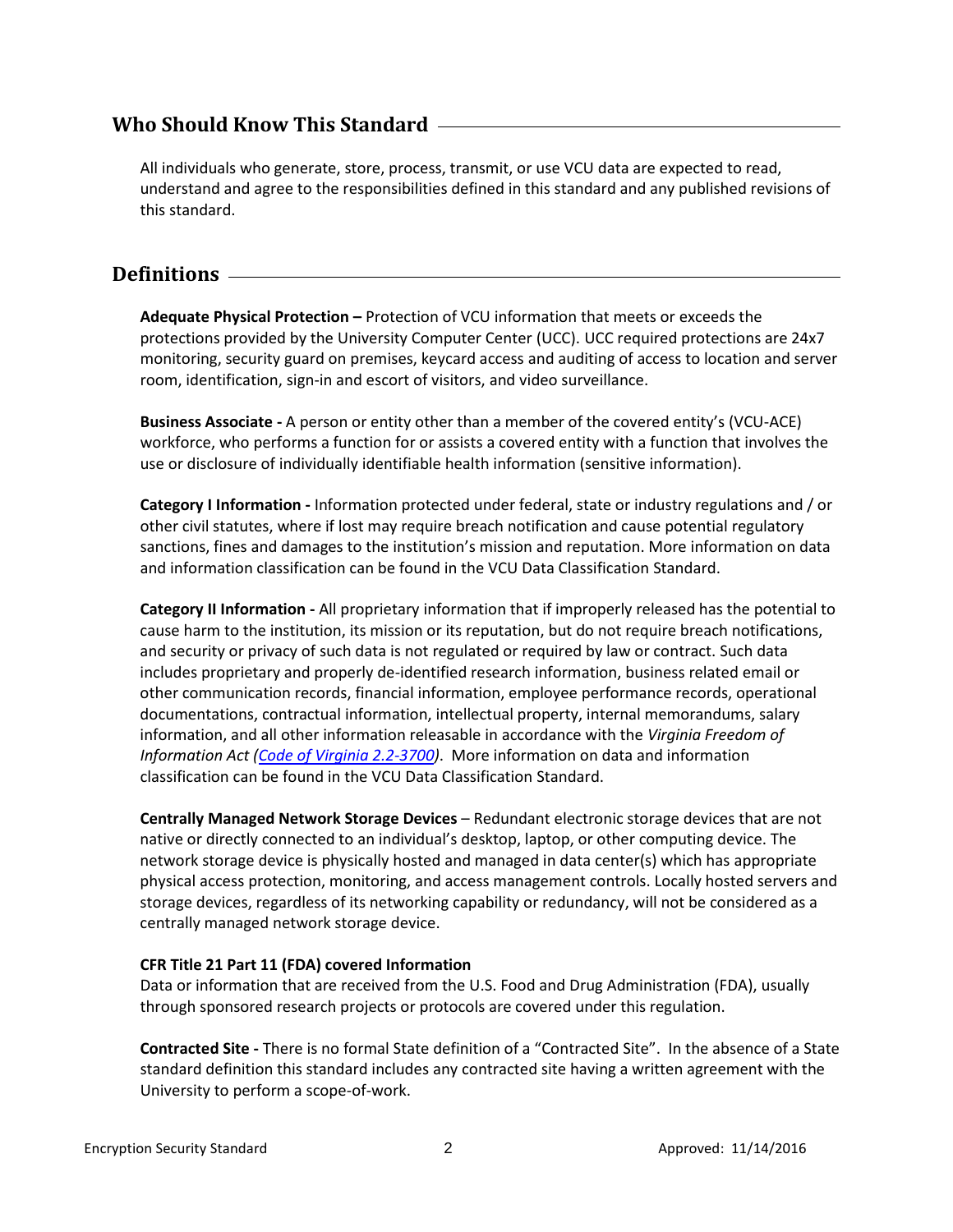#### **Controlled Unclassified Information (CUI)**

Information from federal agencies that requires the protection delineated under the NIST SP800-171 standards. These types of information typically are received as a part of a research project, and are required through the Federal Acquisition Regulation clauses. Although dubious at the moment, the U.S. National Archive is made the authoritative source for the definition of CUI, and the list of potentially covered information can be found at the National Archive CUI Registry: https://www.archives.gov/cui/registry/category-list.html

**Data Custodian -** An individual or organization in physical or logical possession of data for data stewards. Data custodians are responsible for protecting the data in their possession from unauthorized access, alteration, destruction, or usage and for providing and administering general controls, such as back-up and recovery systems. The data custodians are directly responsible for the physical and logical security of the systems that are under their control.

**Data Steward** – The data steward is a University director or equivalent position who oversees the capture, maintenance and dissemination of data for a particular operation. The data steward is responsible to ensure data quality, develop consistent data definitions, sensitivity classifications, determine data aliases, develop standard calculations and derivations, define security requirements, document all appropriate "business rules" and monitor data quality within the source system and/or data warehouse. The data steward is also responsible for communicating data protection requirements to the data custodian; defining requirements for access to the data.

**Data Trustee -** Data Trustees will carry out plans and policies to implement guidance from the Data and Information Management Council. Data trustees are high-level employees (e.g., vice presidents, vice provosts, and deans) appointed by and reporting to the President, including but limited to Provost and Senior Vice President of Academic Affairs, Vice President of Finance, Vice President of Administration, Vice President of Research, or Senior Vice President of Health Sciences.

**Encryption -** The process or the means of transforming plain text readable information into scrambled information that can only be deciphered with a cryptographic key, usually protected by a passphrase. Encryption in this documentation refers to industry accepted encryption techniques that meet the FIPS 140-2 requirements. At a minimum, symmetric encryption algorithms should utilize AES-128 or better and asymmetric encryption algorithms should use RSA-2048 or better. Encryption using SSL versions should be avoided. Encryption using TLS V1.0 or higher is acceptable. Digital signatures shall be used to verify the integrity of the data.

#### **Federal Information Security Management Act (FISMA)**

Federal Information Security Management Act (FISMA) requires the use of the National Institute of Science and Technology (NIST) Special Publication (SP) 800-53 as a common security framework for the management of various information belonging to federal government. The framework outlines the expected security controls for information that are rated at the low, moderate, or high level, where each level requires additional controls to be implemented. This regulation can impact the research projects involving federal government data, or projects that are funded by federal government. The moderate and high level controls are a set of minimal baseline set to handle any data with medium to high sensitivity.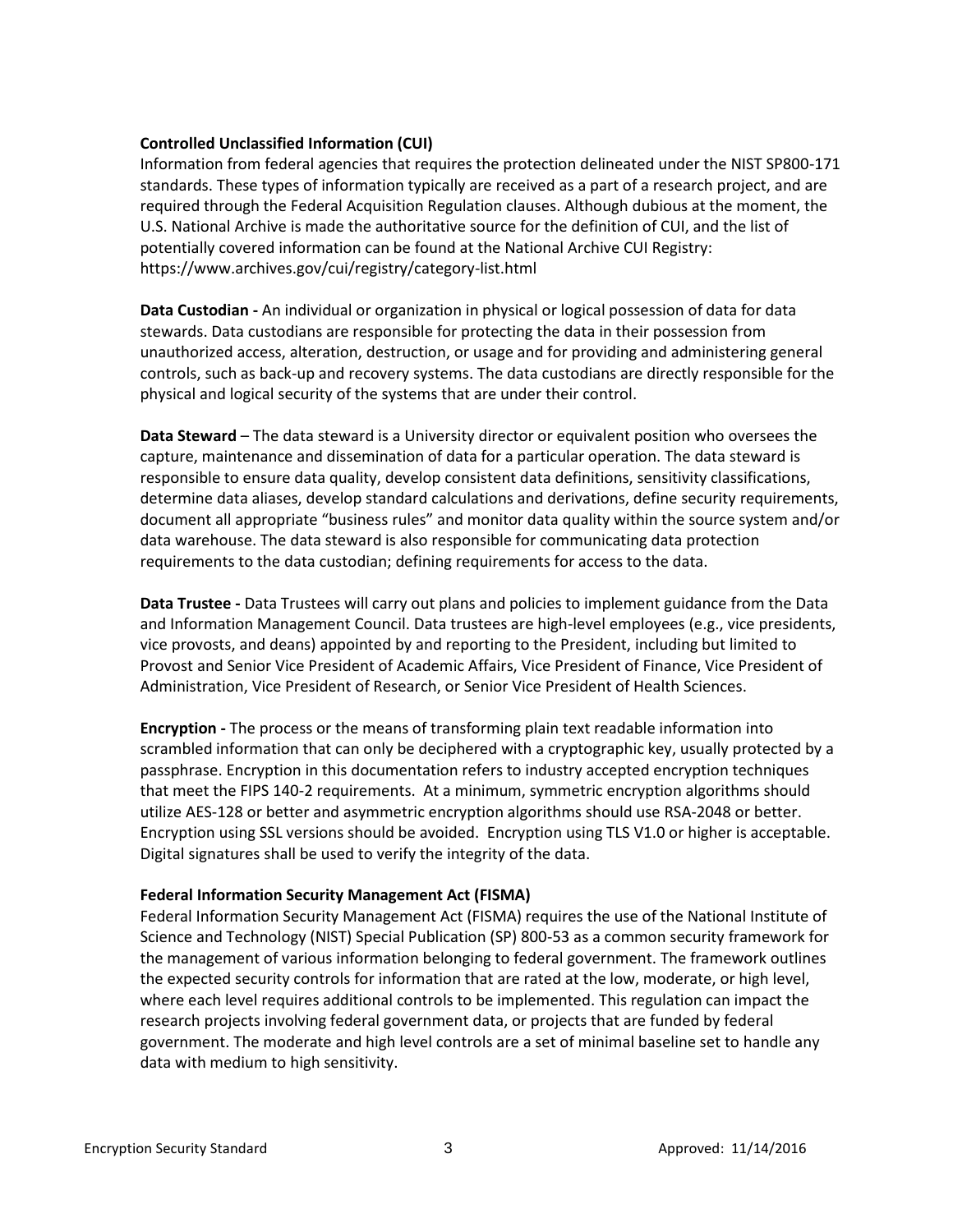**Fixed Storage Device –** Internal storage media used by a computer to store files. In a computer system, fixed storage devices are usually the computer's internal hard drive(s).

**Laptop Computer –** A laptop computer is a battery or AC powered portable computing device that operates on traditional desktop operating systems such as Microsoft Windows and Mac OS.

#### **University Data and Information**

Information in paper, electronic or oral form that is collected, generated, transmitted, processed or stored by a VCU employee, consultant, contractor or other affiliate in the course of their work and is used to support the academic, research, patient care or administrative operations in VCU.

**University Owned Equipment –** Unless specified otherwise by the sponsoring funding source, any equipment purchased with funding allocated to the Virginia Commonwealth University, or its employees for the purpose of education, research, outreach, and administration.

#### **Untrusted Networks**

Untrusted network includes both untrusted internal networks and untrusted external networks. These networks generally include the majority of the Internet, the VCU public facing network, RESNet, and any VCU guest networks. For more information on trusted and untrusted networks, please see th[e VCU Network Management and Security Policy](http://policy.vcu.edu/sites/default/files/Network%20Management%20and%20Security.pdf) and it[s associated baseline.](https://www.ucc.vcu.edu/intranet/security/default.aspx)

## **Contacts**

The VCU Information Security Office (Information Security Office) officially interprets this standard. The Information Security Office is responsible for obtaining approval for any revisions as required through the appropriate governance structures. Questions regarding this Standard should be directed to the Information Security Office (infosec@vcu.edu).

## **Standard Specifics and Procedures**

#### **A. Responsibilities**

1. VCU Technology Services is responsible for the implementation and maintenance of an enterprise encryption solution that includes disk or file based encryption for desktops and laptops and encryption technology for email. The implemented solution shall include a secure centralized management system for administration and distribution of encryption software, keys, and key escrow.

3. Data Trustees are responsible to adhere to the storage and transmission requirements delineated in this standard, and provide oversight to applicable data stewards in ensuring the encryption of any applicable data.

4. Data Stewards are responsible to adhere to the storage and transmission requirements delineated in this standard, and collaborate with data trustees and data custodians on the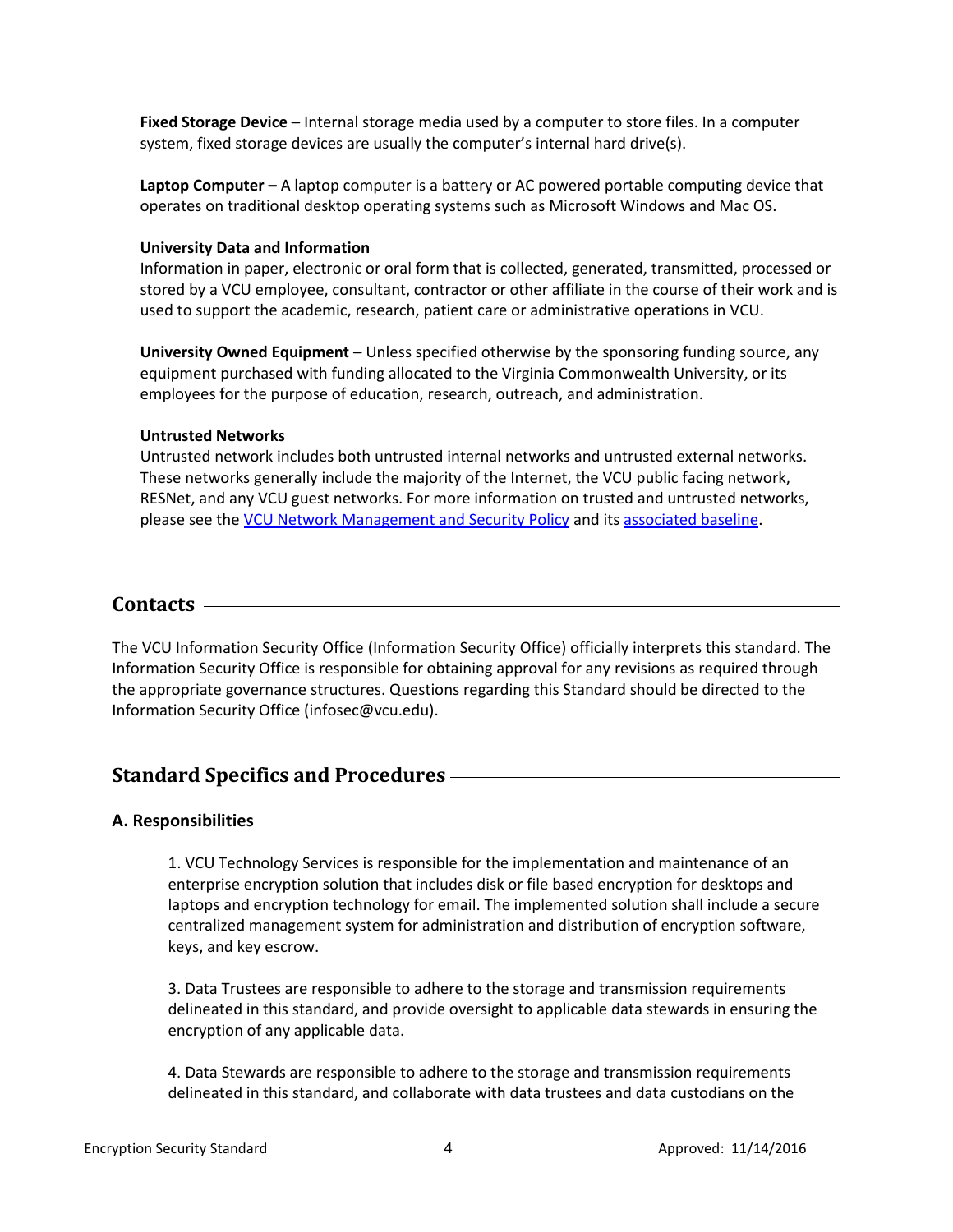encryption of any applicable data.

5. Data Custodians are responsible to adhere to the storage and transmission requirements delineated in this standard, and implement the encryption solution on all IT systems used to store and transmit any applicable data.

#### **B. General Encryption Related Storage and Transmission Requirements**

The following section delineates the encryption requirements for the storage of electronic data and information generated, processed, stored, transmitted, or used by VCU.

- **1. All fixed storage devices on University owned laptop computers must be encrypted with the VCU enterprise encryption solution. Store keys used to encrypt and decrypt data in protected forms.**
- **2. All keys used to encrypt data must be stored in encrypted form, and stored separate from the data they encrypt. (G29)**

#### **C. Category II Information Requirements**

In addition to the general encryption requirements from the section above, the following requirements apply to Category II information.

#### **1. Transmission encryption over untrusted networks.**

All data transmitted over untrusted networks between IT systems or between IT systems and end users must be encrypted. Transmission methods include, but are not limited to:

- Web Access
- EMail Access
- File Upload
- Video Conferencing
- Remote System Access (RDP, VNC)
- Remote Application Access
- Voice Over IP (VoIP)
- Surveillance Video Streaming (G19)

#### **D. Category I Information Requirements**

The following section delineates the requirements for the storage and transmission of VCU owned Category I information. Requirements for the storage and transmission of such information are defined by data categories. For more information on data categories and classification, review the VCU Data Classification Standard. In addition to the requirements in this section, all Category I information must also follow the requirements noted in the Category II Information section.

**1. All emails containing Category I information must be encrypted using the University centrally managed email encryption tool. Attachments containing Category I information must be encrypted before it is sent, and bulk transfer of Category I information should utilize**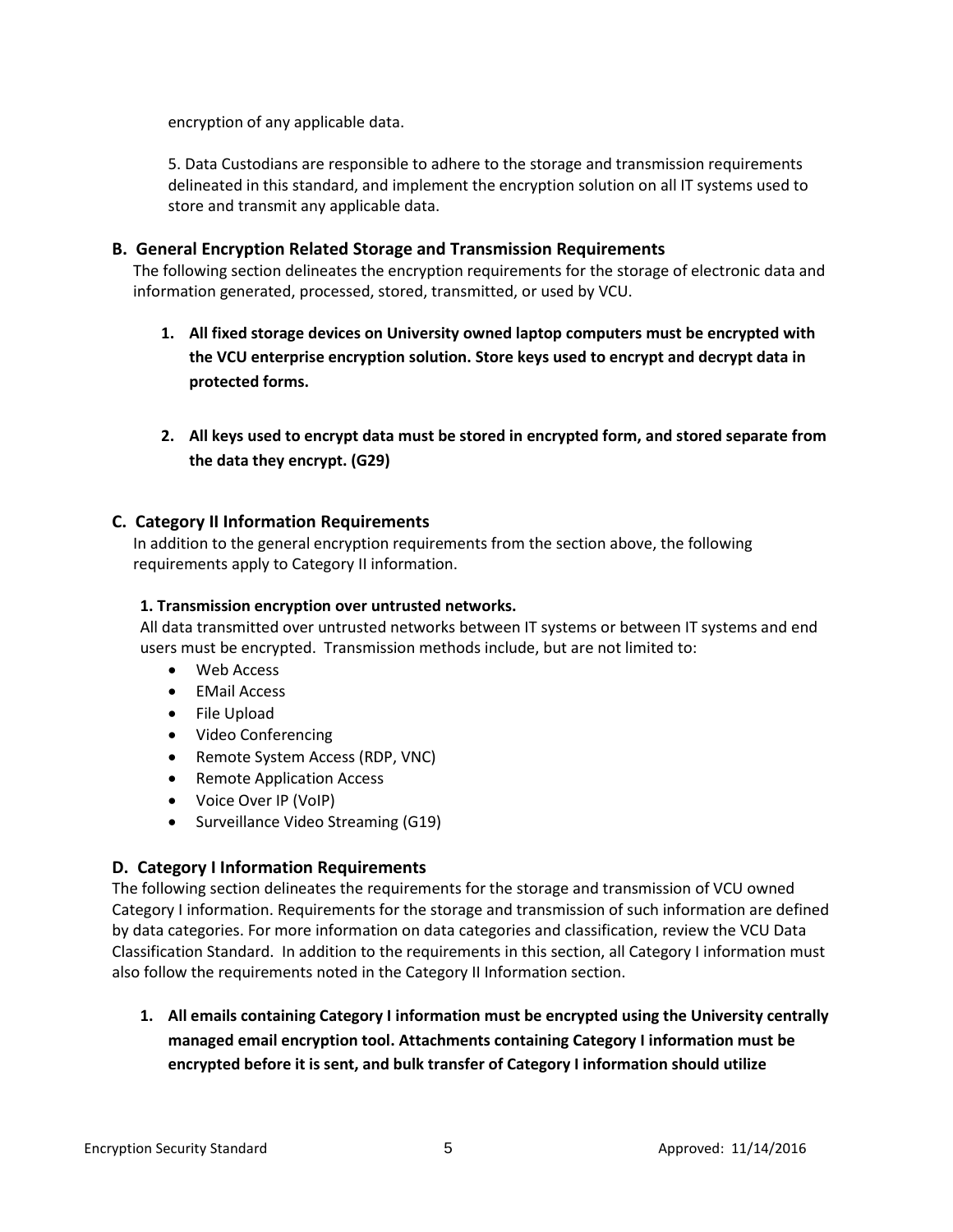#### **University managed bulk file transfer tools.**

#### **2. Transmission encryption**

All data transmitted between IT systems or between IT systems and end users must be encrypted. Transmission methods include, but are not limited to:

- Web Access
- EMail Access
- File Upload
- Video Conferencing
- Remote System Access (RDP, VNC)
- Remote Application Access
- Voice Over IP (VoIP)
- Surveillance Video Streaming (G19)
- **3. Storage encryption when data is not stored in location with adequate physical protection.** All data stored on servers, desktops, and laptops must be encrypted when not stored in locations with adequate physical security. Encryption keys must be maintained and documented In accordance with VCU policies. (G17, G18)

#### **D. Special Requirements**

The following requirements apply to remote access to systems used to handle specific data types; all data types listed in this section are considered Category I data and must also adhere to the requirements listed in the Category I Information Requirements section.

#### **1. Digital signatures shall be used to verify the integrity of data.**

All data and software applications that access data must be integrity verified through use of digital signatures. All digital signatures must be stored on a fault tolerant system, including fully enabled audit and monitoring functionality. Applicable to CUI, FISMA (mod + high), and CFR Title 21 Part 11 regulated information. (G28)

#### **E. Reporting Loss or Theft of Equipment or Data**

In the event a server or computer workstation is stolen, the theft must be reported immediately to the VCU police at 828-1196. In the event that Category I or II data is suspected to be improperly accessed, lost, or stolen, the theft or loss must be reported immediately to the VCU Information Security Office at [infosec@vcu.edu.](mailto:infosec@vcu.edu)

#### **Forms**

**1.** [VCU Information Security Exception Form](http://go.vcu.edu/itpros)

## **Related Documents**